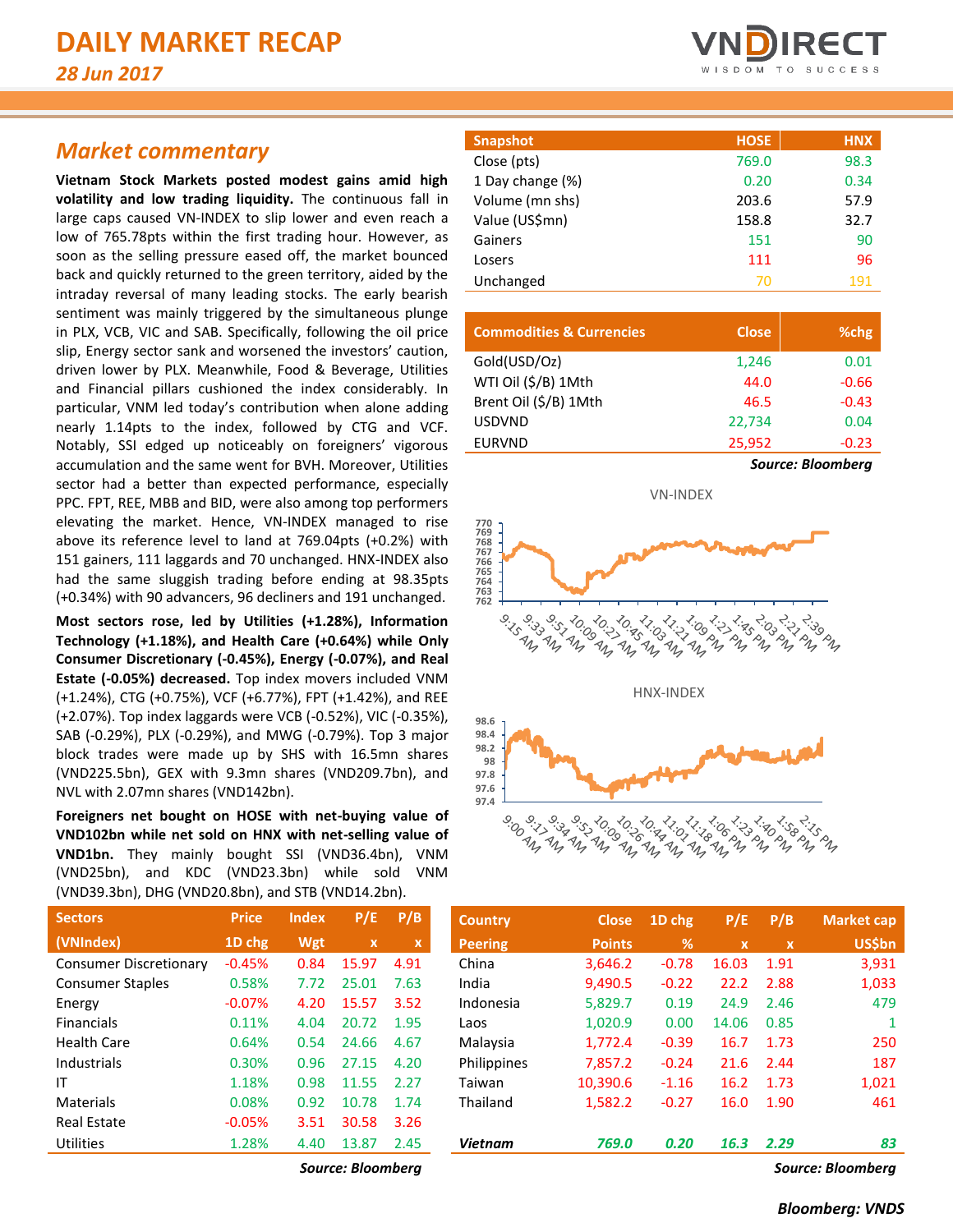

## **Market News**

**Oil fell, snapping the longest run of gains in a month, as U.S. industry data showed crude stockpiles rose.** Futures lost as much as 1.3% in New York after climbing 4% the previous four sessions. U.S. stockpiles expanded by 851,000 barrels last week, the American Petroleum Institute was said to report on Tuesday. Government data on Wednesday is forecast to show inventories extended declines from a record reached at the end of March. *(Bloomberg)*

**According to monthly reports on the Ministry of Agriculture and Rural Development's website, Vietnam's 1H2017 rubber and rice exports are seen at 462,000 tons (+5% YoY) and 2.77mn tons (+6.3% YoY), respectively, of which June exports are recorded at 100,000 tons and 413,000 tons, correspondingly.** Meanwhile, Vietnam's 6M2017 coffee exports decreased 16.7% YoY to 817,000 tons, of which 109,000 tons were exported in June. *(Bloomberg)*

# **Corporate News**

**Airports Corporation of Vietnam (ACV VN - UPCOM) - est. 1H2017 business results:** ACV estimates its H1 revenue and EBT at VND7.286trl (reaching 55% of 2017 target figure) and VND2.298bn (meeting 63% of full-year goal), respectively, citing information from the corporation's 2017 AGM. Besides, the corporation has not met requirements for Ho Chi Minh City Stock Exchange listing (HOSE). Moreover, ACV and Aeroports de Paris haven't reached agreement on stake sale and the corporation is awaiting final guidance from the government. *(Bloomberg & Ndh.vn)*

**Gemadept Corporation (GMD VN) – shareholders' activities:** Ms. Vu Thi Ngoc Anh, wife of Vice CEO Tran Quang Tien, has registered to fully divest her stake of 455,250 shares (0.25%) via ordermatching or put-through methods from Jul 06 to Aug 04. Besides, on Jun 20, Ms. Le Thuy Huong and Vietnam Investments (VI) Fund II, L.P. executed the rights to convert debts to GMD into 21,167,446 shares and 87,677,230 shares, respectively. Following the conversion, Ms. Huong raised her stake in the company from 515,105 shares (0.287%) to 21,682,551 shares (7.521%) while VI Fund II, L.P. increased its holdings from 64,500 shares (0.036%) to 87,741,730 shares (30.436%), thus becoming GMD's both major shareholders. *(Cafef.vn & Hsx.vn)*

**VIETJET Aviation JSC (VJC VN) – 5M2017 business results:** In 5M2017, VJC achieved nearly 39,100 flights, with over 6.5mn passengers (+29% YoY), of which over 1.5mn passengers were transported in May. The number of online sales agents increased to 21,378. Accordingly, VJC's five-month revenue is estimated at VND8.352trl, (+44% YoY and 9% higher than 2017 plan). *(Ndh.vn & Ir.vietjetair.com)*

**Duc Long Gia Lai Group JSC (DLG VN) – divestment activity:** DLG has registered to fully divest its stake of 1,906,720 shares (11.29%) in Duc Long Gia Lai Investment & Development of Public Project Service JSC (DL1 VN) via order-matching and put-through methods from Jun 29 to Jul 21. *(Hnx.vn)*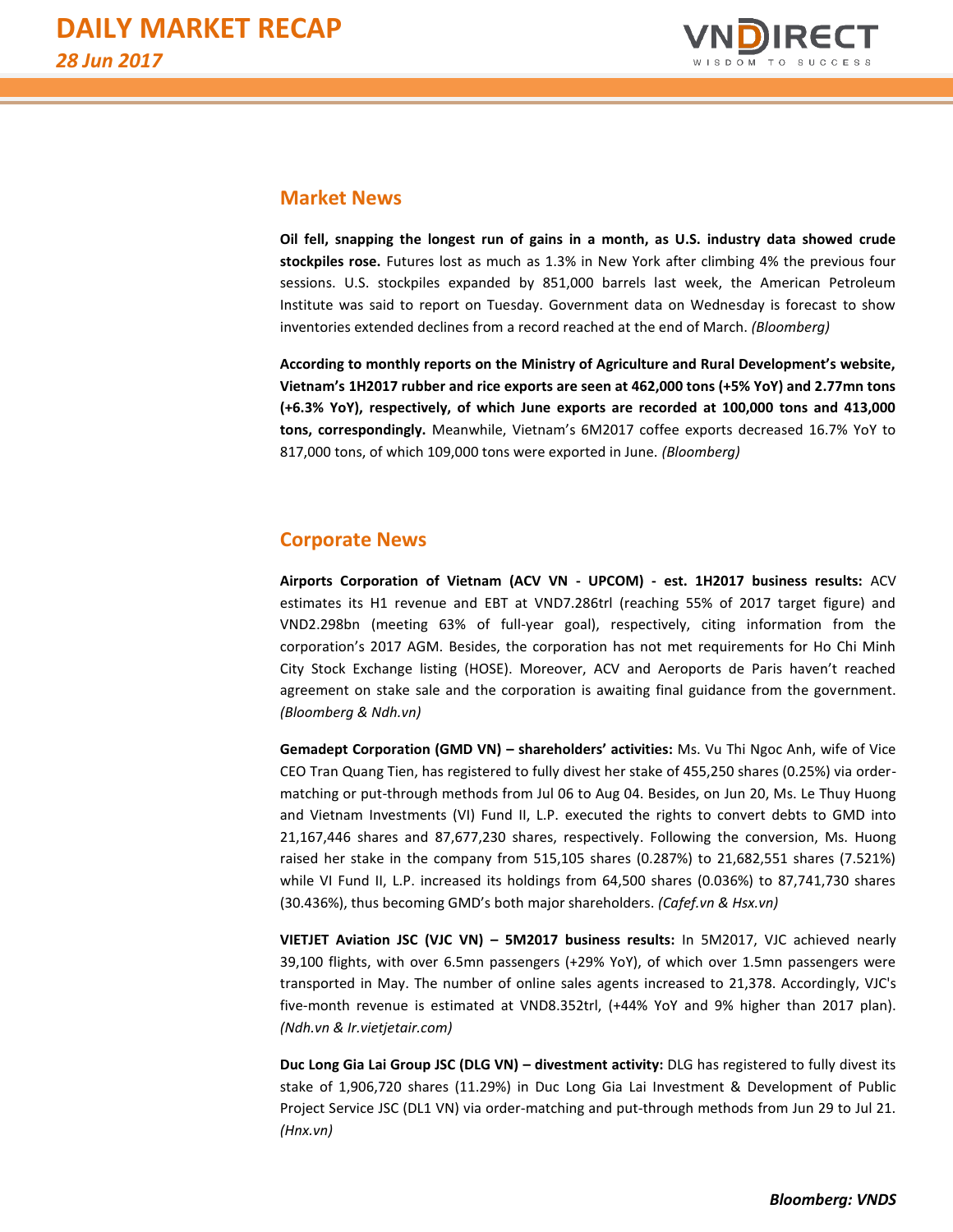

**LDG Investment JSC (LDG VN) - business activity:** LDG's BoD approved the plan to allocate the estimated proceeds from the private placement of VND535bn through 2017-2019 period. Accordingly, the company plans to use VND75.6bn in 2017, VND248.5 in 2018 and the remaining VND210.9bn in 2019 for constructing Grand Word Villas and Resort Phu Quoc project. For more information, on May 30, LDG's BoD approved the plan to issue 53,500,294 shares at the price of VND10,000/share to strategic shareholders, including Dat Xanh Real Estate Service & Construction JSC (DXG VN) (25.5mn shares), Sun Holdings JSC (8mn shares), Mr. Le Van Thang (6mn shares), Ms. Le Thi Tu (7mn shares), and Ms. Pham Nguyen Thuy An (7mn shares). Such shares will be subject to 1-year share transfer restriction. *(Hsx.vn)*

**Thanh Thanh Cong Tay Ninh JSC (SBT VN) - shareholders' activities:** Chef Accountant Le Phat Tin and his wife Vo Thi Bich Hanh have registered to sell 36,550 SBT shares and 19,350 shares, respectively, from Jul 03 to Jul 31 via order-matching or put-through method. Currently, Mr. Tin and his wife owned 73,100 shares (0.03%) and 38,700 shares (0.02%), correspondingly. Besides, Mr. Nguyen Viet Hung - Technical Director cum Head of Long An Province Branch - has also registered to sell 36,250 shares out of 72,500 shares owned (0.03%) over the same period. *(Hsx.vn)*

**Nui Nho Stone JSC (NNC VN) - dividend payment:** Jul 06 and Jul 07 will be the ex-date and record date, respectively, for paying the remaining 2016 stock dividend at the ratio of 3:1. Accordingly, NNC will issue 5,480,067 shares for this payment. *(HSX.vn)*

**FLC Group JSC (FLC VN) – business activity and key personnel change:** FLC decided to seek shareholder's written opinion for the addition of business lines to match with the company's orientation, strategy, and development plan. Besides, FLC appointed Mr. La Quy Hien - Head of Finance and Accounting Department - as the new Vice CEO cum Head of Finance and Accounting Department starting from Jun 27. *(Hsx.vn)*

**Thanh Cong Textile Garment Investment Trading JSC (TCM VN) – shareholder's activity:** Mr. Le Quoc Hung sold 1,751,700 shares from Jun 21to Jun 23, thus decreasing his stake in TCM from 2,706,900 shares (5.51%) to 955,200 TCM shares (1.95%) and being no longer the major shareholder. *(Cafef.vn)*

**G.Home Textile Investment JSC (G20 VN) – stock delisting:** Hanoi Stock Exchange (HNX) has announced the delisting of 14.4mn G20 shares from Jul 21. According to HNX, this was due to the auditors' disclaimer opinion on G20's 2016 financial statements, which made the company subject to compulsory delisting. *(Cafef.vn)*

**Bentre Aquaproduct Import and Export JSC (ABT VN) - dividend payment:** Jun 29 and Jun 30 will be the ex-date and the record date, respectively, for receiving the first 2017 cash dividend of VND1,000/share. Such installment will be paid on Jul 14. *(Cafef.vn)*

**Pomina Steel Corporation (POM VN) – shareholder's activity:** Viet Steel Manufacturing and Trading Co. Ltd., which relates to POM's BoD member Do Duy Thai, has registered to buy 69,500 POM shares via order-matching or put-through method from Jul 03 to Aug 01. If successful, this firm will increase its stake in POM from 117,503,443 shares to 117,572,943 shares. *(Cafef.vn)*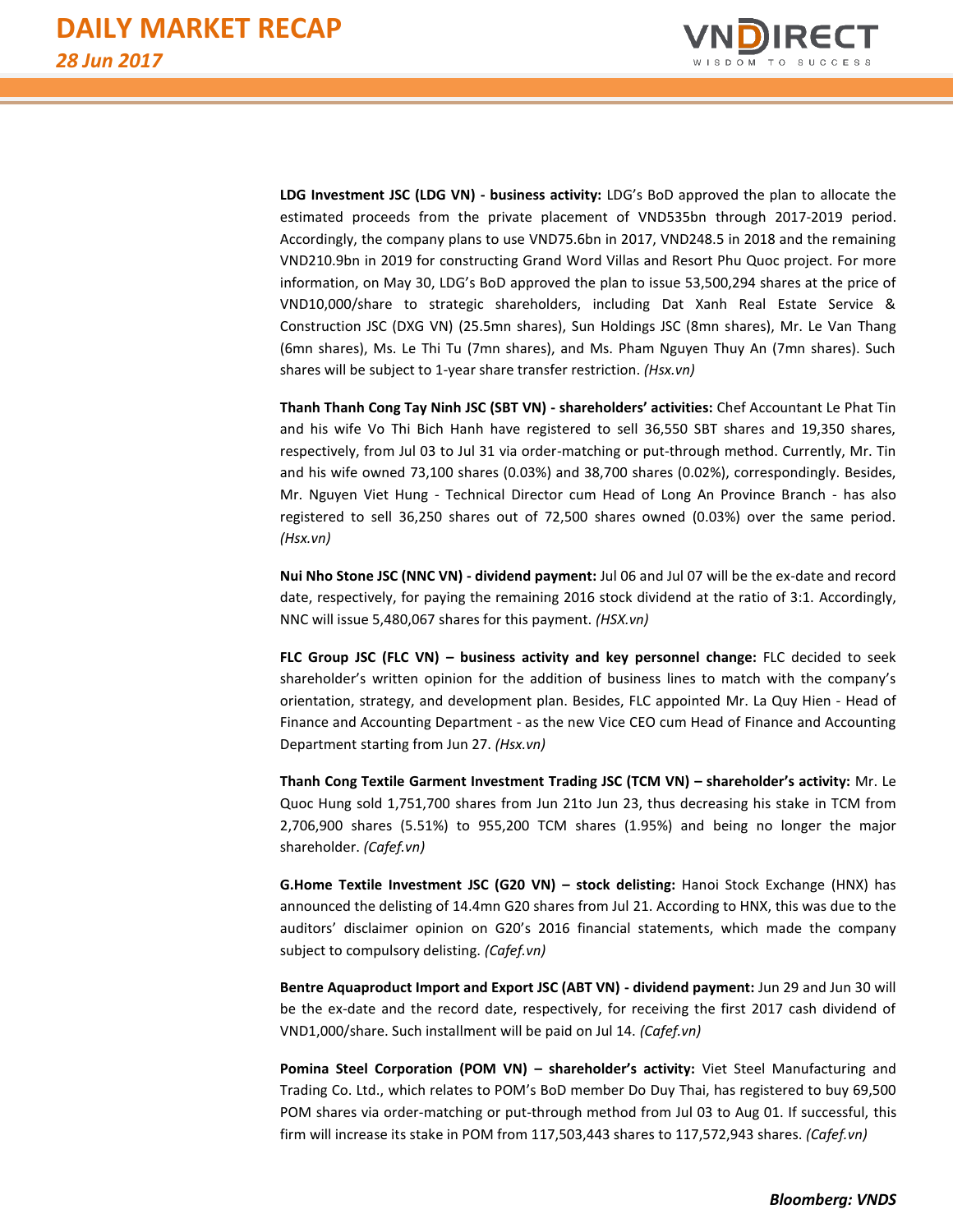

**Duc Quan Investment and Development JSC (FTM VN) – bond issuance:** FTM approved the private placement plan of a maximum of 220 5-year secured non-convertible bonds at the par value of VND1bn/bond. The total proceeds is estimated at VND220bn. The private placement is expected in 2Q2017 or 3Q2017. *(Hsx.vn)*

**Becamex Asphalt & Concrete JSC (ACC VN) - dividend payment:** Jun 30 and Jul 03 will be the exdate and record date, correspondingly, for receiving the 2016 cash dividend of VND1,800/share (est. 2016 dividend yield of 6.6%). The payment will be made on Jul 25. *(Hsx.vn)*

**Vien Dong Investment Development Trading Corporation (VID VN) – dividend payment:** VID will pay 2017 cash dividend of VND1,000/share to existing shareholders. The payment will be made following the reviewed 2017 semi-annual financial statements and funded by the company's accumulated EAT as of Jun 30. *(Cafef.vn)*

**SMC Trading Investment JSC (SMC VN) – shareholder's activity:** Chairman cum CEO Nguyen Ngoc Anh bought 200,000 SMC shares from May 26 to Jun 23, thereby lifting his stake in SMC from 5,733,463 SMC shares (19.42%) to 5,933,463 shares (20.1%). *(Cafef.vn)*

**No.7 Vietnam Construction JSC (VC7 VN) – shareholder's activity:** Ms. Nguyen Thi Thiep, mother of BoD member Nguyen Duc Dung, has registered to fully divest 340,737 VC7 shares (3.1%) owned via order-matching and put-through methods from Jun 28 to Jul 26. *(Hnx.vn)*

**VRC Real Estate and Investment JSC (VRC VN) – business activity:** VRC's BoD decided to contribute VND300bn (100%) to establish VRC Saigon Real Estate Co, Ltd. The company will make such contribution in the form of assets, cash and paying all costs incurred from the project in District 7, Ho Chi Minh City. *(Hsx.vn)*

**Asia Pacific Securities JSC (APS VN) – 2017 business plan:** APS set 2017 business goals with VND50bn in revenue (+0.5% YoY), VND6.4bn in EAT (+136.6% YoY) and no dividend payment. *(Cafef.vn)*

**Additives and Petroleum Products JSC (APP VN) – dividend payment:** Jul 07 and Jul 10 will be the ex-date and record date, respectively, for paying the second 2016 cash dividend of VND500/share (est. 2016 dividend yield of 9.7%). The payment date will be Jul 25. Besides, Jul 03 and Jul 04 will be the ex-date and record date, correspondingly, for receiving bonus shares at the ratio of 20:1. *(Cafef.vn)*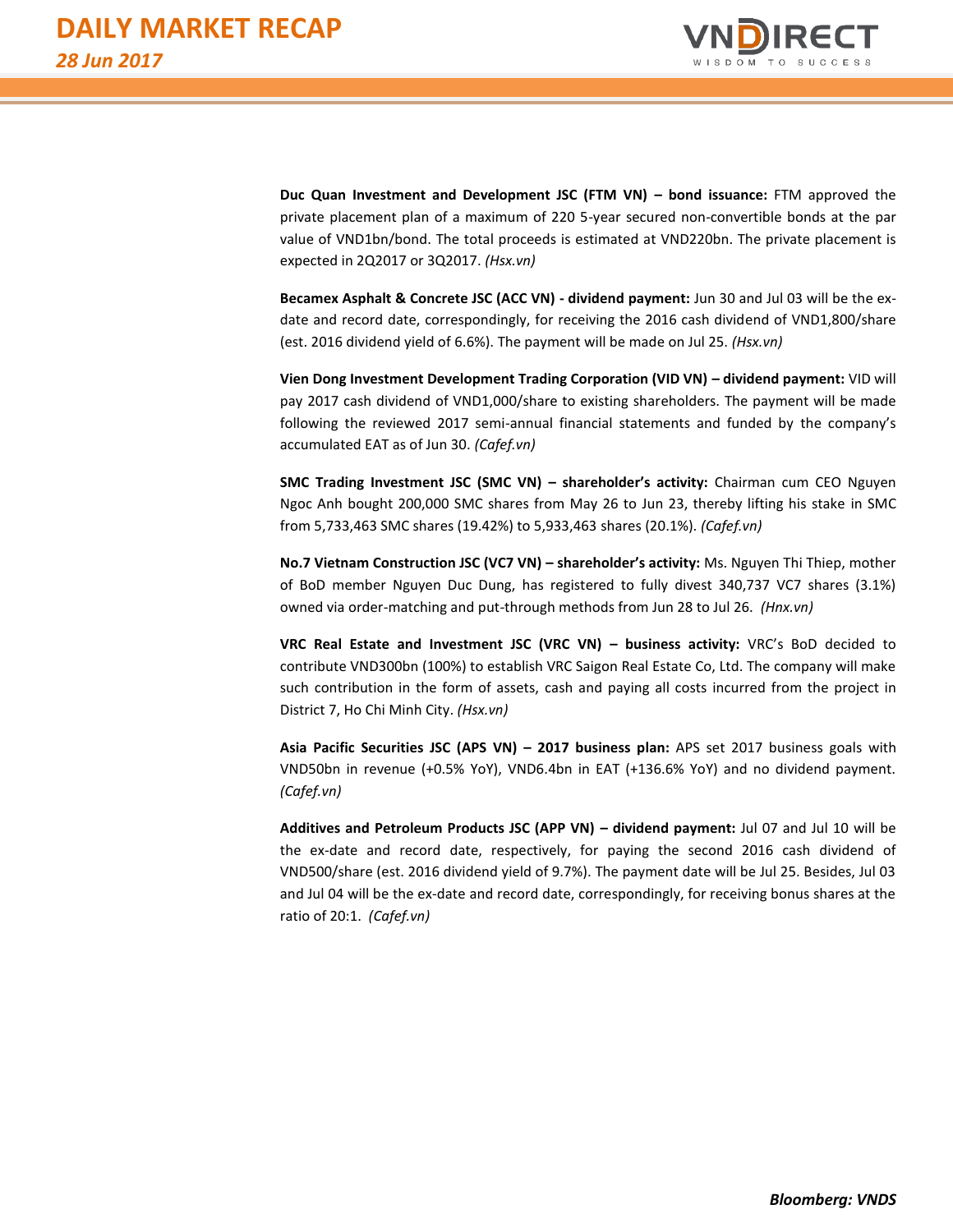

#### **MARKET MOVEMENTS**

| <b>HOSE</b>        |              |       |      |          |            |                    |              | <b>HNX</b> |      |        |            |
|--------------------|--------------|-------|------|----------|------------|--------------------|--------------|------------|------|--------|------------|
| <b>Top gainers</b> |              |       |      |          | <b>VND</b> | <b>Top gainers</b> |              |            |      |        | <b>VND</b> |
| <b>Ticker</b>      | Last         | Chg   | %chg | Vol.     | Index      | <b>Ticker</b>      | Last         | Chg        | %chg | Vol.   | Index      |
|                    | <b>Price</b> |       |      |          | impact     |                    | <b>Price</b> |            |      |        | impact     |
| <b>CCL</b>         | 6,120        | 400   | 7.0  | 354.960  | 0.004      | <b>SEB</b>         | 38,500       | 3,500      | 10.0 | 8,210  | 0.000      |
| VID                | 8,590        | 560   | 7.0  | 113,550  | 0.006      | UNI                | 4.400        | 400        | 10.0 | 91,119 | 0.000      |
| <b>STT</b>         | 9,100        | 590   | 6.9  | 1,020    | 0.002      | <b>ATS</b>         | 15,500       | 1,400      | 9.9  | 39,619 | 0.000      |
| HII                | 18,550       | 1,200 | 6.9  | 1,000    | 0.007      | <b>CCM</b>         | 23,500       | 2,100      | 9.8  | 500    | 0.000      |
| <b>OGC</b>         | 1,860        | 120   | 6.9  | 24.11MLN | 0.015      | PIC                | 16,800       | 1,500      | 9.8  | 100    | 0.000      |

| <b>Top losers</b> |               |          |        |         | <b>VND</b>      | <b>Top losers</b> |                      |            |         |         | <b>VND</b>      |
|-------------------|---------------|----------|--------|---------|-----------------|-------------------|----------------------|------------|---------|---------|-----------------|
| <b>Ticker</b>     | Last<br>Price | Chg      | %chg   | Vol.    | Index<br>impact | Ticker            | Last<br><b>Price</b> | <b>Chg</b> | %chg    | Vol.    | Index<br>impact |
| <b>DTA</b>        | 6.560         | $-490$   | $-7.0$ | 272.570 | $-0.003$        | <b>SDC</b>        | 13.100               | $-2.400$   | $-15.5$ | 300     | 0.000           |
| <b>HRC</b>        | 34,250        | $-2.550$ | $-6.9$ | 850     | $-0.032$        | <b>DPC</b>        | 18.000               | $-2.000$   | $-10.0$ | 100     | 0.000           |
| <b>CTF</b>        | 25,550        | $-1.900$ | $-6.9$ | 3,190   | $-0.014$        | <b>PCG</b>        | 7.200                | $-800$     | $-10.0$ | 4,130   | 0.000           |
| <b>KAC</b>        | 31,650        | $-2,350$ | $-6.9$ | 60      | $-0.023$        | VAT               | 5.700                | $-600$     | $-9.5$  | 531,300 | 0.000           |
| <b>SSC</b>        | 56,900        | $-3.900$ | $-6.4$ | 180     | $-0.024$        | <b>NST</b>        | 11,600               | $-1.200$   | $-9.4$  | 1,800   | 0.000           |

| <b>Top index movers</b><br><b>VND</b> |               |        |      |         |                 |  |  |  |  |
|---------------------------------------|---------------|--------|------|---------|-----------------|--|--|--|--|
| <b>Ticker</b>                         | Last<br>Price | Chg    | %chg | Vol.    | Index<br>impact |  |  |  |  |
| VNM                                   | 155,400       | 1,900  | 1.2  | 918,320 | 1.139           |  |  |  |  |
| <b>CTG</b>                            | 20,150        | 150    | 0.8  | 1.30MLN | 0.231           |  |  |  |  |
| VCF                                   | 205,000       | 13,000 | 6.8  | 1,740   | 0.143           |  |  |  |  |
| FPT                                   | 46,350        | 650    | 1.4  | 940,300 | 0.124           |  |  |  |  |
| REE                                   | 37,000        | 750    | 2.1  | 1.00MLN | 0.096           |  |  |  |  |

| <b>Top index laggers</b> |         |        |        |         |          |  |  |  |
|--------------------------|---------|--------|--------|---------|----------|--|--|--|
| <b>Ticker</b>            | Last    | Chg    | %chg   | Vol.    | Index    |  |  |  |
|                          | Price   |        |        |         | impact   |  |  |  |
| VCB                      | 38,050  | $-200$ | $-0.5$ | 1.40MLN | $-0.297$ |  |  |  |
| VIC                      | 42.450  | $-150$ | $-0.4$ | 240,730 | $-0.163$ |  |  |  |
| SAB                      | 206,800 | -600   | $-0.3$ | 8,280   | $-0.159$ |  |  |  |
| <b>PLX</b>               | 68,600  | $-200$ | $-0.3$ | 1.21MLN | $-0.107$ |  |  |  |
| MWG                      | 100,500 | -800   | $-0.8$ | 1.11MLN | $-0.102$ |  |  |  |

|               | <b>VND</b><br><b>Top active volume</b> |     |      |          |                 |  |  |  |  |
|---------------|----------------------------------------|-----|------|----------|-----------------|--|--|--|--|
| <b>Ticker</b> | Last<br><b>Price</b>                   | Chg | %chg | Vol.     | Index<br>impact |  |  |  |  |
| <b>OGC</b>    | 1,860                                  | 120 | 6.9  | 24.11MLN | 0.015           |  |  |  |  |
| ITA           | 3,940                                  | 10  | 0.3  | 17.83MLN | 0.004           |  |  |  |  |
| <b>HOC</b>    | 3,250                                  | 50  | 1.6  | 9.70MLN  | 0.010           |  |  |  |  |
| HAI           | 4,130                                  | 210 | 5.4  | 6.38MLN  | 0.010           |  |  |  |  |
| <b>FLC</b>    | 7,300                                  | 30  | 0.4  | 6.29MLN  | 0.008           |  |  |  |  |

| <b>HNX</b>                       |        |       |      |        |        |  |  |  |  |
|----------------------------------|--------|-------|------|--------|--------|--|--|--|--|
| <b>VND</b><br><b>Top gainers</b> |        |       |      |        |        |  |  |  |  |
| <b>Ticker</b>                    | Last   | Chg   | %chg | Vol.   | Index  |  |  |  |  |
|                                  | Price  |       |      |        | impact |  |  |  |  |
| <b>SEB</b>                       | 38,500 | 3,500 | 10.0 | 8,210  | 0.000  |  |  |  |  |
| UNI                              | 4,400  | 400   | 10.0 | 91,119 | 0.000  |  |  |  |  |
| <b>ATS</b>                       | 15,500 | 1,400 | 9.9  | 39,619 | 0.000  |  |  |  |  |
| <b>CCM</b>                       | 23,500 | 2,100 | 9.8  | 500    | 0.000  |  |  |  |  |
| PIC                              | 16,800 | 1,500 | 9.8  | 100    | 0.000  |  |  |  |  |

| <b>Top losers</b> |        |          |         |         | <b>VND</b> |
|-------------------|--------|----------|---------|---------|------------|
| <b>Ticker</b>     | Last   | Chg      | %chg    | Vol.    | Index      |
|                   | Price  |          |         |         | impact     |
| SDC.              | 13,100 | $-2,400$ | $-15.5$ | 300     | 0.000      |
| <b>DPC</b>        | 18,000 | $-2,000$ | $-10.0$ | 100     | 0.000      |
| <b>PCG</b>        | 7.200  | -800     | $-10.0$ | 4.130   | 0.000      |
| VAT               | 5,700  | -600     | $-9.5$  | 531,300 | 0.000      |
| NST               | 11,600 | $-1,200$ | $-9.4$  | 1,800   | 0.000      |

|            |                   |                                     |     |         | <b>VND</b> |            |                  |       |      |         | <b>VND</b> |
|------------|-------------------|-------------------------------------|-----|---------|------------|------------|------------------|-------|------|---------|------------|
|            | Top index movers' |                                     |     |         |            |            | Top index movers |       |      |         |            |
| Ticker     | Last              | %chg<br>Vol.<br><b>Index</b><br>Chg |     |         |            | Ticker     | Last             | Chg   | %chg | Vol.    | Index      |
|            | <b>Price</b>      |                                     |     |         | impact     |            | <b>Price</b>     |       |      |         | impact     |
| VNM        | 155,400           | 1,900                               | 1.2 | 918.320 | 1.139      | VCS        | 174.000          | 7.300 | 4.4  | 130.524 | 0.147      |
| <b>CTG</b> | 20,150            | 150                                 | 0.8 | L.30MLN | 0.231      | <b>VCG</b> | 21.300           | 1.100 | 5.5  | 2.84MLN | 0.136      |
| VCF        | 205,000           | 13.000                              | 6.8 | 1.740   | 0.143      | <b>VGC</b> | 20.100           | 800   | 4.2  | 389.860 | 0.069      |
| <b>FPT</b> | 46,350            | 650                                 | 1.4 | 940.300 | 0.124      | PIV        | 34,600           | 2.400 | 7.5  | 1.39MLN | 0.044      |
| <b>REE</b> | 37,000            | 750                                 | 2.1 | L.OOMLN | 0.096      | PTI        | 24.900           | 1,700 | 7.3  | 3,700   | 0.038      |

|            | <b>Top index laggers</b> |        |              |         | <b>VND</b>   | <b>Top index laggers</b> |              |          |        |         | <b>VND</b> |
|------------|--------------------------|--------|--------------|---------|--------------|--------------------------|--------------|----------|--------|---------|------------|
| Ticker     | Last                     | Chg    | %chg<br>Vol. |         | <b>Index</b> | <b>Ticker</b>            | Last         | Chg      | %chg   | Vol.    | Index      |
|            | <b>Price</b>             |        |              |         | impact       |                          | <b>Price</b> |          |        |         | impact     |
| VCB        | 38,050                   | $-200$ | $-0.5$       | 1.40MLN | $-0.297$     | <b>NVB</b>               | 8.000        | $-400$   | -4.8   | 14.230  | $-0.128$   |
| VIC        | 42.450                   | $-150$ | $-0.4$       | 240.730 | $-0.163$     | <b>ACB</b>               | 25,800       | $-100$   | $-0.4$ | 861.040 | $-0.086$   |
| SAB        | 206,800                  | $-600$ | $-0.3$       | 8.280   | $-0.159$     | <b>DGL</b>               | 31,100       | $-2.200$ | -6.6   | 210     | $-0.034$   |
| <b>PLX</b> | 68,600                   | $-200$ | $-0.3$       | 1.21MLN | $-0.107$     | CVT                      | 45.000       | $-600$   | $-1.3$ | 350.540 | $-0.017$   |
| MWG        | 100,500                  | $-800$ | $-0.8$       | 1.11MLN | $-0.102$     | <b>HGM</b>               | 36,000       | $-3,000$ | $-7.7$ | 100     | $-0.017$   |

| <b>Top active volume</b> |                      |     |                                        |          | <b>VND</b>             |               | <b>Top active volume</b> |       |      |          | <b>VND</b>      |
|--------------------------|----------------------|-----|----------------------------------------|----------|------------------------|---------------|--------------------------|-------|------|----------|-----------------|
| Ticker                   | Last<br><b>Price</b> | Chg | %chg<br>Vol.<br>6.9<br>120<br>24.11MLN |          | <b>Index</b><br>impact | <b>Ticker</b> | Last<br><b>Price</b>     | Chg   | %chg | Vol.     | Index<br>impact |
| OGC                      | 1,860                |     |                                        |          | 0.015                  | <b>SHS</b>    | 13,800                   | 200   | 1.5  | 17.74MLN | 0.000           |
| <b>ITA</b>               | 3,940                | 10  | 0.3                                    | 17.83MLN | 0.004                  | <b>SHB</b>    | 7.500                    | 0     | 0.0  | 8.83MLN  | 0.000           |
| HQC                      | 3,250                | 50  | 1.6                                    | 9.70MLN  | 0.010                  | KLF           | 2.800                    | 0     | 0.0  | 3.80MLN  | 0.000           |
| HAI                      | 4,130                | 210 | 5.4                                    | 6.38MLN  | 0.010                  | <b>VCG</b>    | 21,300                   | 1,100 | 5.5  | 2.84MLN  | 0.000           |
| <b>FLC</b>               | 7,300                | 30  | 0.4                                    | 6.29MLN  | 0.008                  | PIV           | 34,600                   | 2,400 | 7.5  | 1.39MLN  | 0.000           |

*Source: Bloomberg*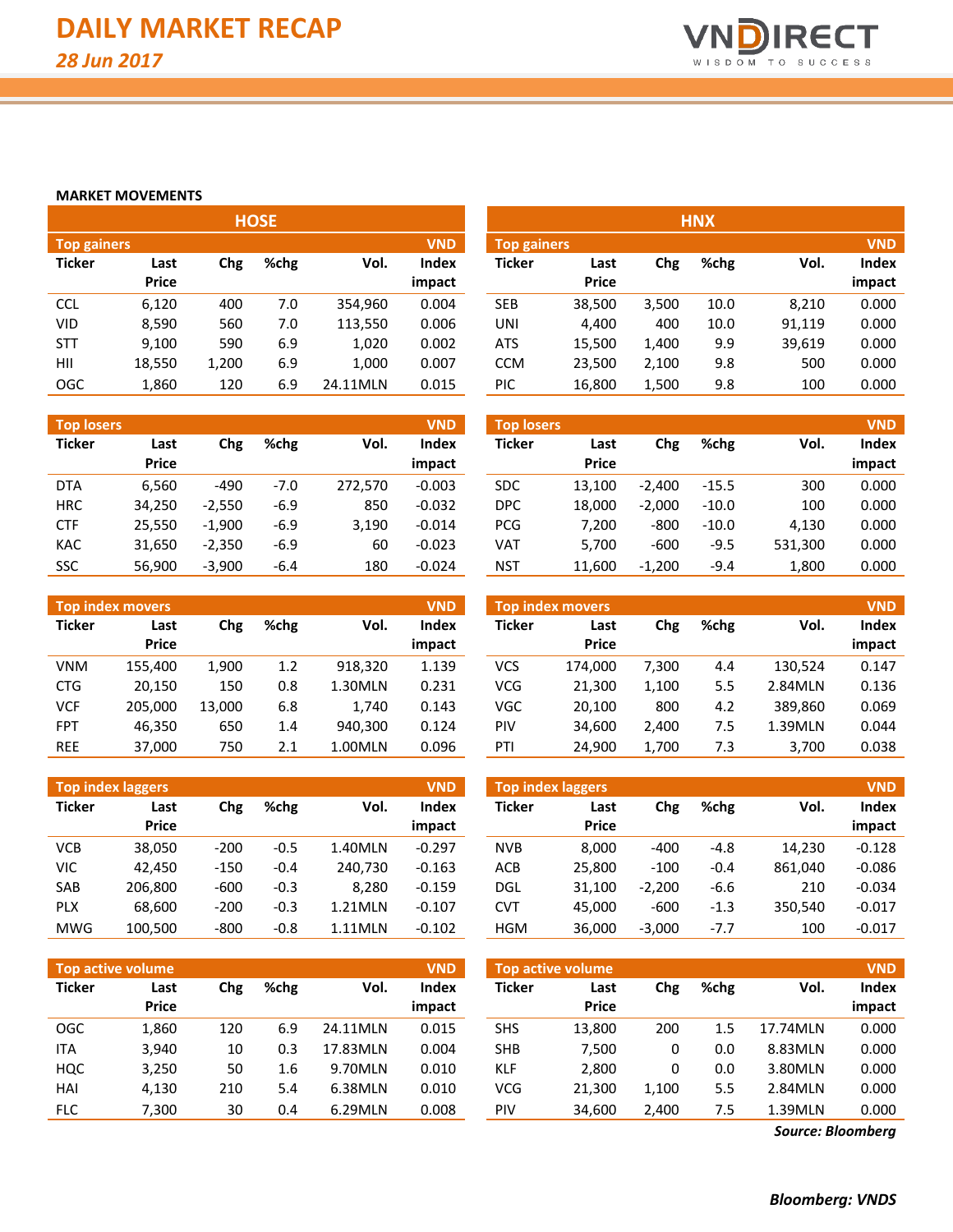

| <b>FOREIGN ACTIVITIES</b> |             |        |            |          |                       |             |          |                   |        |
|---------------------------|-------------|--------|------------|----------|-----------------------|-------------|----------|-------------------|--------|
| <b>Volume (Mn'shs)</b>    | <b>HOSE</b> | d/d    | <b>HNX</b> | d/d      | Value (VND'bn)        | <b>HOSE</b> | d/d      | <b>HNX</b>        | d/d    |
| <b>F.BUY</b>              | 7.3         | -38.6% | 0.8        | $-28.4%$ | <b>BUY</b>            | 257         | $-38.9%$ | 18                | 20.5%  |
| % of market               | 3.6%        |        | 1.7%       |          | % of market           | 7.3%        |          | 2.4%              |        |
| <b>F.SELL</b>             | 4.5         | -50.5% | 0.8        | 88.9%    | <b>SELL</b>           | 155         | $-49.7%$ | 18                | 213.7% |
| % of market               | 0.0%        |        | 0.0%       |          | % of market           | 0.0%        |          | 2.4%              |        |
| <b>NET BUY (SELL)</b>     | 2.8         |        | 0.0        |          | <b>NET BUY (SELL)</b> | 102         |          | $\left( 1\right)$ |        |
|                           |             |        |            |          |                       |             |          |                   |        |

*Source: HSX, HNX*



# Foreign net buy/sell (30 days) in VND'bn

#### **2017 ACCUMULATION**

| Volume (Mn'shs)       | <b>HOSE</b> | % of 2016 | <b>HNX</b> | % of 2016 | Value (VND'bn)        | <b>HOSE</b> | % of 2016 | <b>HNX</b> | % of 2016 |
|-----------------------|-------------|-----------|------------|-----------|-----------------------|-------------|-----------|------------|-----------|
| <b>BUY</b>            | 1.284.3     | 52.2%     | 143.7      | 36.4%     | <b>BUY</b>            | 55.596      | 60.9%     | 2.106      | 33.8%     |
| % of market           | 5.9%        |           | 2.3%       |           | % of market           | 12.4%       |           | 3.2%       |           |
| <b>SELL</b>           | 1.324.4     | 49.6%     | 138.1      | 42.1%     | <b>SELL</b>           | 47.368      | 47.9%     | 1,890      | 37.1%     |
| % of market           | 6.0%        |           | 2.3%       |           | % of market           | 10.6%       |           | 2.9%       |           |
| <b>NET BUY (SELL)</b> | (40.0)      |           | 5.6        |           | <b>NET BUY (SELL)</b> | 8,229       |           | 216        |           |
|                       |             |           |            |           |                       |             |           |            |           |

*Source: HSX, HNX*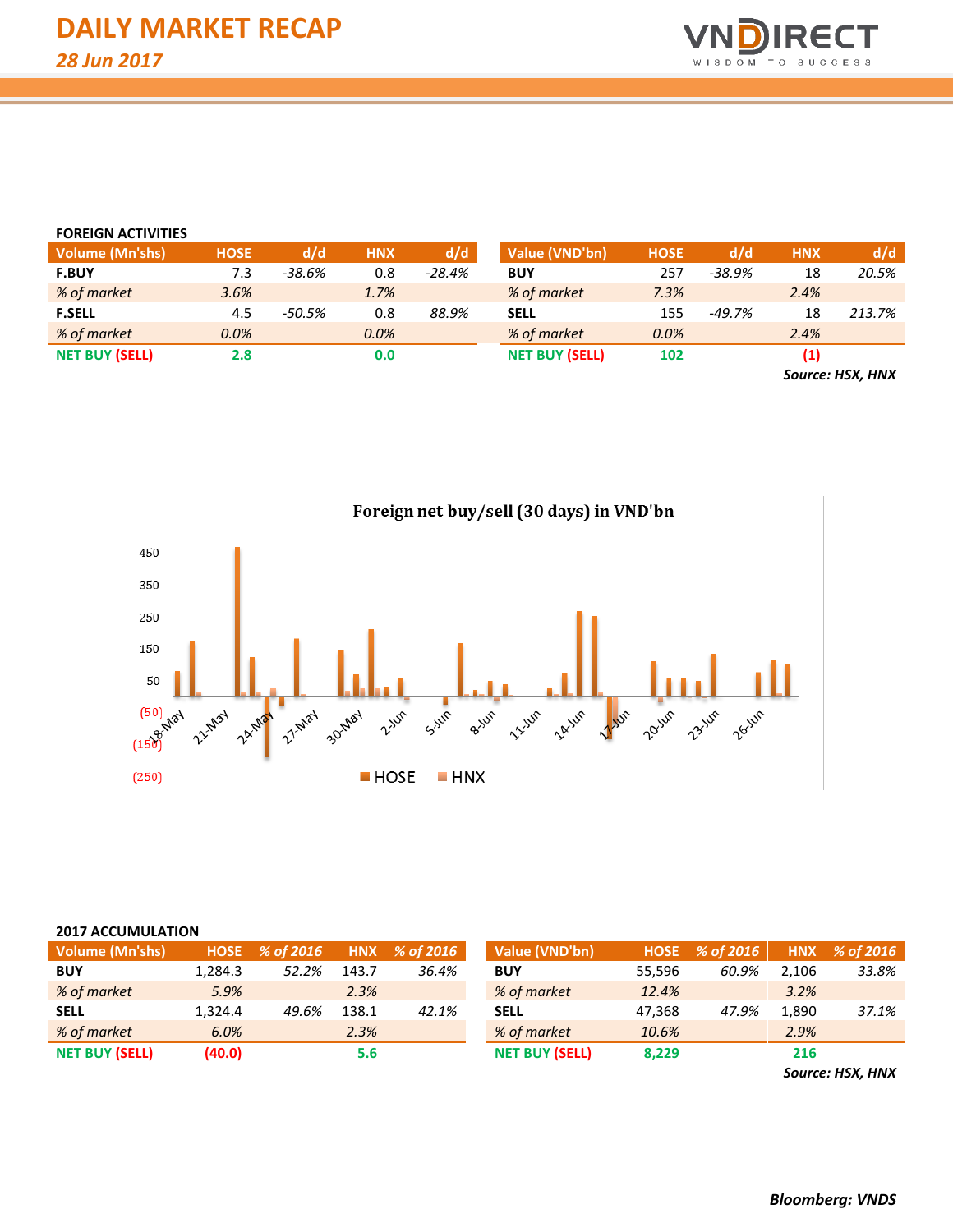

### **FOREIGN ACTIVITIES**

|               |                               | <b>HOSE</b> |      |              |                 |               |                               | <b>HNX</b> |         |              |                 |
|---------------|-------------------------------|-------------|------|--------------|-----------------|---------------|-------------------------------|------------|---------|--------------|-----------------|
|               | Top buy by foreigners (value) |             |      |              | VND'bn          |               | Top buy by foreigners (value) |            |         |              | <b>VND'bn</b>   |
| <b>Ticker</b> | Last<br><b>Price</b>          | Chg         | %chg | <b>Value</b> | Index<br>impact | <b>Ticker</b> | Last<br><b>Price</b>          | Chg        | %chg    | <b>Value</b> | Index<br>impact |
| <b>SSI</b>    | 27,400                        | 450         | 1.67 | 36.4         | 0.091           | PVI           | 32,600                        | 0          | 0.00    | 7.2          | 0.000           |
| <b>VNM</b>    | 155,400                       | 1,900       | 1.24 | 25.0         | 1.139           | <b>VGC</b>    | 20,100                        | 800        | 4.15    | 2.6          | 0.000           |
| <b>KDC</b>    | 45,800                        | 0           | 0.00 | 23.3         | 0.000           | API           | 31,800                        | $-700$     | $-2.15$ | 1.9          | 0.000           |
| <b>GAS</b>    | 57,300                        | 900         | 1.60 | 17.0         | $-0.079$        | <b>VCG</b>    | 21,300                        | 1,100      | 5.45    | 1.3          | 0.000           |
| <b>HPG</b>    | 30,700                        | 50          | 0.16 | 16.9         | 0.026           | <b>NET</b>    | 30,000                        | 1,400      | 4.90    | 0.6          | 0.000           |

|               | Top sell by foreigners (value) |        |         |       | VND'bn          |               | Top sell by foreigners (value) |       |      |              | <b>VND'bn</b>   |
|---------------|--------------------------------|--------|---------|-------|-----------------|---------------|--------------------------------|-------|------|--------------|-----------------|
| <b>Ticker</b> | Last<br><b>Price</b>           | Chg    | %chg    | Value | Index<br>impact | <b>Ticker</b> | Last<br><b>Price</b>           | Chg   | %chg | <b>Value</b> | Index<br>impact |
| <b>VNM</b>    | 155,400                        | 1,900  | 1.24    | 39.3  | 1.139           | <b>PVI</b>    | 32,600                         | 0     | 0.00 | 7.2          | 0.000           |
| <b>DHG</b>    | 124.200                        | 1,200  | 0.98    | 20.8  | 0.065           | <b>NET</b>    | 30,000                         | 1.400 | 4.90 | 4.6          | 0.000           |
| <b>STB</b>    | 14,200                         | $-150$ | $-1.05$ | 14.2  | $-0.092$        | <b>NTP</b>    | 65,500                         | 0     | 0.00 | 1.6          | 0.000           |
| AAA           | 34,400                         | 0      | 0.00    | 10.6  | 0.000           | <b>SHB</b>    | 7.500                          | 0     | 0.00 | 1.6          | 0.000           |
| <b>FPT</b>    | 46,350                         | 650    | 1.42    | 7.3   | 0.124           | <b>S55</b>    | 29,800                         | 500   | 1.71 | 1.2          | 0.000           |

|            | <b>Top sell by foreigners (value)</b> |        |         |       | VND'bn          |            | Top sell by foreigners (value) |       |      |       | <b>VND'bn</b>   |
|------------|---------------------------------------|--------|---------|-------|-----------------|------------|--------------------------------|-------|------|-------|-----------------|
| Ticker     | Last<br><b>Price</b>                  | Chg    | %chg    | Value | Index<br>impact | Ticker     | Last<br><b>Price</b>           | Chg   | %chg | Value | Index<br>impact |
| VNM        | 155,400                               | 1,900  | 1.24    | 39.3  | 1.139           | <b>PVI</b> | 32,600                         | 0     | 0.00 | 7.2   | 0.000           |
| <b>DHG</b> | 124,200                               | 1,200  | 0.98    | 20.8  | 0.065           | <b>NET</b> | 30,000                         | 1,400 | 4.90 | 4.6   | 0.000           |
| <b>STB</b> | 14,200                                | $-150$ | $-1.05$ | 14.2  | $-0.092$        | <b>NTP</b> | 65,500                         | 0     | 0.00 | 1.6   | 0.000           |
| AAA        | 34,400                                | 0      | 0.00    | 10.6  | 0.000           | <b>SHB</b> | 7,500                          | 0     | 0.00 | 1.6   | 0.000           |
| FPT        | 46,350                                | 650    | 1.42    | 7.3   | 0.124           | <b>S55</b> | 29,800                         | 500   | 1.71 | 1.2   | 0.000           |

|               | Top net buy by foreigners (value) |        |         |       | <b>VND'bn</b>   |               | Top net buy by foreigners (value) |        |         |              | <b>VND'bn</b>   |
|---------------|-----------------------------------|--------|---------|-------|-----------------|---------------|-----------------------------------|--------|---------|--------------|-----------------|
| <b>Ticker</b> | Last<br><b>Price</b>              | Chg    | %chg    | Value | Index<br>impact | <b>Ticker</b> | Last<br><b>Price</b>              | Chg    | %chg    | <b>Value</b> | Index<br>impact |
| SSI           | 27,400                            | 450    | 1.67    | 34.6  | 0.091           | <b>VGC</b>    | 20,100                            | 800    | 4.15    | 2.6          | 0.000           |
| <b>KDC</b>    | 45,800                            | 0      | 0.00    | 22.7  | 0.000           | API           | 31,800                            | $-700$ | $-2.15$ | 1.9          | 0.000           |
| GAS           | 57,300                            | 900    | 1.60    | 16.8  | $-0.079$        | <b>VCG</b>    | 21.300                            | 1.100  | 5.45    | 1.3          | 0.000           |
| <b>HPG</b>    | 30,700                            | 50     | 0.16    | 16.2  | 0.026           | CEO           | 11.000                            | $-100$ | $-0.90$ | 0.4          | 0.000           |
| <b>VCB</b>    | 38,050                            | $-200$ | $-0.52$ | 11.2  | $-0.297$        | <b>BVS</b>    | 19,500                            | 0      | 0.00    | 0.4          | 0.000           |

|               | Top net sell by foreigners (value)  |        |         |         | <b>VND'bn</b> |            | Top net sell by foreigners (value) |       |      |              | <b>VND'bn</b> |
|---------------|-------------------------------------|--------|---------|---------|---------------|------------|------------------------------------|-------|------|--------------|---------------|
| <b>Ticker</b> | Chg<br>%chg<br>Last<br><b>Price</b> |        |         | Value   | Index         | Ticker     | Last                               | Chg   | %chg | <b>Value</b> | Index         |
|               |                                     |        |         |         | impact        |            | <b>Price</b>                       |       |      |              | impact        |
| <b>VNM</b>    | 155.400                             | 1.900  | 1.24    | $-14.2$ | 1.139         | <b>NET</b> | 30.000                             | 1.400 | 4.90 | $-4.0$       | 0.000         |
| <b>STB</b>    | 14,200                              | $-150$ | $-1.05$ | $-13.2$ | $-0.092$      | <b>NTP</b> | 65,500                             | 0     | 0.00 | $-1.6$       | 0.000         |
| AAA           | 34,400                              | 0      | 0.00    | $-10.5$ | 0.000         | <b>SHB</b> | 7.500                              | 0     | 0.00 | $-1.6$       | 0.000         |
| <b>DHG</b>    | 124.200                             | 1.200  | 0.98    | $-7.4$  | 0.065         | S55        | 29,800                             | 500   | 1.71 | $-1.2$       | 0.000         |
| <b>NVL</b>    | 68.600                              | 100    | 0.15    | $-6.1$  | 0.024         | DNP        | 31.000                             | 1.900 | 6.53 | $-0.8$       | 0.000         |

*Source: Bloomberg, HOSE, HNX*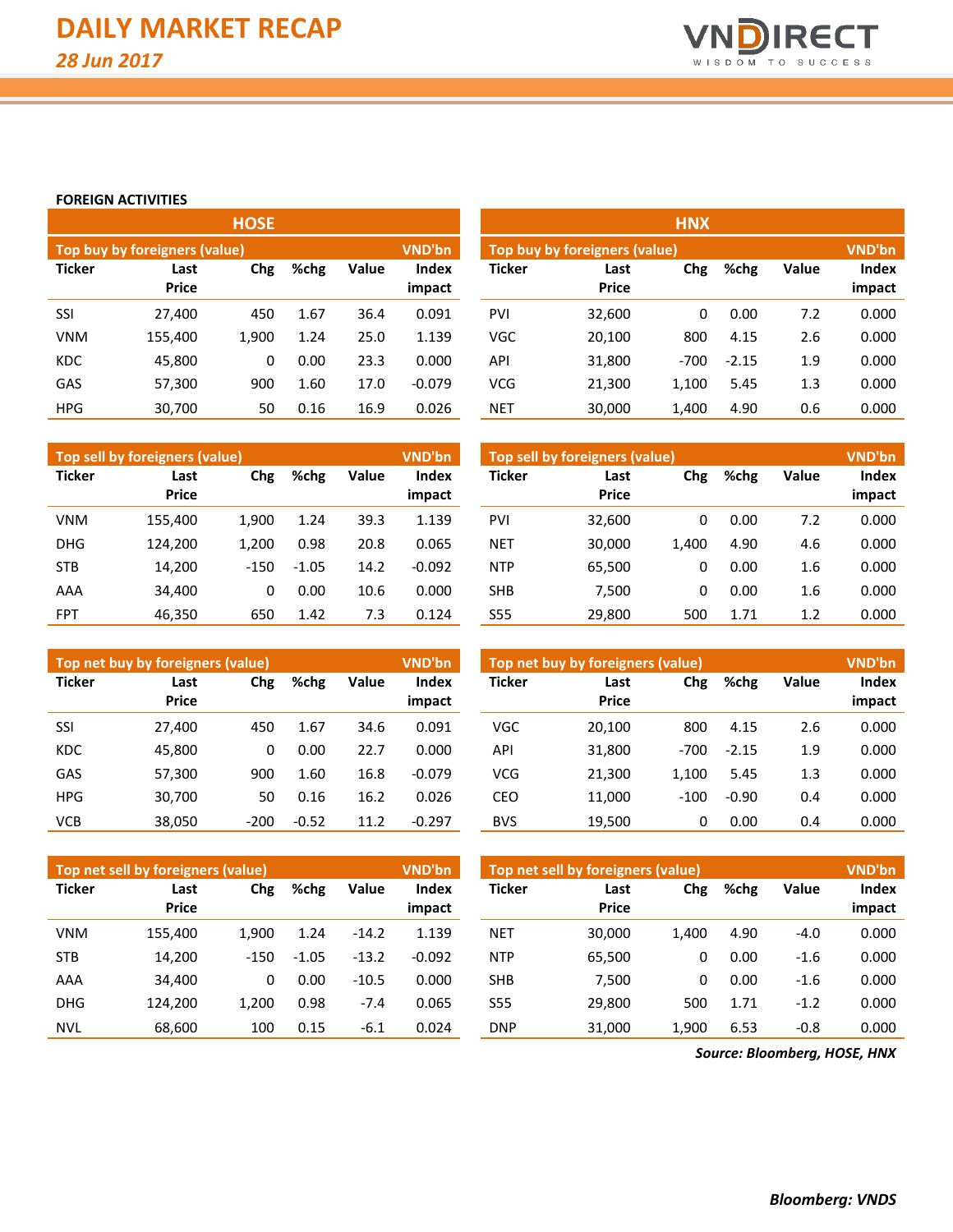

### **TOP 70 MARKET CAPS SNAPSHOT ON HOSE**

| No.            | <b>Ticker</b> | <b>Price</b> |         | Price change (%) |         | <b>Mkt. Cap</b> | Outs. Vol. | <b>Float ratio</b> | <b>Avail. FII</b> | Ave. daily vol.         |             | <b>EPS</b>     |         | P/E          | P/B              | <b>ROE</b>     | <b>ROA</b>    |
|----------------|---------------|--------------|---------|------------------|---------|-----------------|------------|--------------------|-------------------|-------------------------|-------------|----------------|---------|--------------|------------------|----------------|---------------|
|                |               | <b>VND</b>   | 1M      | 3M               | 6M      | <b>US\$mln</b>  | Mln'shs    | %                  | %                 | $(30 \text{ days-shs})$ | <b>T12M</b> | <b>Diluted</b> | 1Y Gr.  | $\pmb{\chi}$ | $\boldsymbol{x}$ | %              | $\frac{9}{6}$ |
| 1              | <b>VNM VM</b> | 155,400      | 2.2     | 10.4             | 23.3    | 9,921           | 1,451      | 57.8               | 44.9              | 634,538                 | 6,281       | 5,831          | 19.9    | 24.7         | 9.1              | 38.3           | 33.7          |
| $\overline{2}$ | <b>VCB VM</b> | 38,050       | 3.7     | 1.7              | 6.9     | 6,022           | 3,598      | 22.9               | 9.2               | 1,800,693               | 1,668       | 1,566          | 6.0     | 22.8         | 2.7              | 12.4           | 1.0           |
| 3              | <b>SAB VM</b> | 206,800      | 9.1     | 3.9              | 4.0     | 5,833           | 641        | 10.4               | 39.2              | 43,222                  | 7,265       | 6,442          | 37.3    | 28.5         | 10.6             | 35.2           | 22.9          |
| $\overline{4}$ | <b>VIC VM</b> | 42,450       | 4.8     | 1.1              | 2.0     | 4,925           | 2,638      | 52.3               | 19.1              | 846,143                 | 1,255       | 1,178          | 111.2   | 33.8         | 4.0              | 10.5           | 1.6           |
| 5              | <b>GAS VM</b> | 57,300       | 0.9     | 6.9              | $-4.3$  | 4,823           | 1,913      | 4.2                | 46.0              | 594,435                 | 4,119       | 3,548          | $-18.8$ | 13.9         | 2.7              | 19.1           | 13.1          |
| 6              | <b>PLX VM</b> | 68,600       | 18.1    | N/A              | N/A     | 3,497           | 1,159      | 100.0              | 11.7              | 1,281,014               | 4,254       | 4,254          | 43.0    | 16.1         | 3.9              | 27.7           | 8.9           |
| 7              | CTG VM        | 20,150       | 6.6     | 8.9              | 32.6    | 3,300           | 3,723      | 15.8               | 0.0               | 2,014,228               | 1,867       | 1,457          | 20.6    | 10.8         | 1.3              | 12.0           | 0.8           |
| $\bf 8$        | <b>BID VM</b> | 19,950       | 2.3     | 14.7             | 38.1    | 3,000           | 3,419      | 4.7                | 28.6              | 5,911,608               | 1,843       | 1,354          | $-5.1$  | 10.8         | 1.5              | 14.6           | 0.7           |
| 9              | <b>MSN VM</b> | 41,600       | $-2.8$  | $-9.6$           | $-2.0$  | 2,083           | 1,138      | 32.2               | 19.1              | 552,763                 | 2,467       | 2,481          | 86.5    | 16.9         | 3.1              | 18.1           | 4.1           |
| 10             | <b>HPG VM</b> | 30,700       | 12.3    | 14.5             | 12.8    | 2,048           | 1,517      | 58.9               | 11.1              | 4,606,316               | 5,565       | 4,470          | 82.3    | 5.5          | 1.9              | 40.9           | 24.1          |
| 11             | <b>NVL VM</b> | 68,600       | 2.2     | 0.1              | 14.3    | 1,778           | 589        | 33.8               | 36.1              | 836,681                 | 3,396       | 3,059          | N/A     | 20.2         | 4.5              | 23.1           | 5.3           |
| 12             | <b>VJC VM</b> | 124,800      | $-1.6$  | $-4.7$           | N/A     | 1,770           | 322        | 61.0               | 5.8               | 327,298                 | 8,726       | 8,726          | $-24.9$ | 14.3         | 8.3              | 68.7           | 14.3          |
| 13             | <b>BVH VM</b> | 57,600       | $-4.0$  | $-5.9$           | $-1.5$  | 1,724           | 680        | 29.1               | 24.5              | 380,440                 | 1,641       | 1,651          | 10.9    | 35.1         | 2.9              | 8.5            | 1.6           |
| 14             | <b>ROS VM</b> | 87,500       | $-32.2$ | $-45.4$          | $-22.4$ | 1,655           | 430        | 27.2               | 47.2              | 4,054,465               | 1,136       | 1,136          | N/A     | 77.0         | 7.7              | 11.7           | 7.4           |
| 15             | MBB VM        | 21,800       | 12.1    | 42.0             | 63.9    | 1,642           | 1,713      | 49.8               | 0.0               | 2,754,097               | 1,811       | 1,715          | $-6.3$  | 12.0         | 1.5              | 12.7           | 1.3           |
| 16             | <b>MWG VM</b> | 100,500      | 3.6     | 21.1             | 26.3    | 1,360           | 308        | 71.1               | 0.0               | 329,533                 | 5,709       | 4,974          | 40.3    | 17.6         | 7.0              | 47.1           | 15.6          |
| 17             | <b>STB VM</b> | 14,200       | 15.4    | 27.4             | 56.0    | 1,127           | 1,804      | 94.6               | 15.1              | 4,930,249               | 233         | 207            | $-77.1$ | 60.8         | 1.1              | 1.8            | 0.1           |
| 18             | <b>FPT VM</b> | 46,350       | 10.1    | 12.5             | 22.3    | 1,082           | 531        | 70.3               | 0.0               | 1,184,999               | 3,899       | 3,413          | 2.9     | 11.9         | 2.5              | 21.8           | 7.8           |
| 19             | <b>BHN VM</b> | 78,700       | $-1.6$  | $-11.1$          | N/A     | 802             | 232        | 100.0              | 31.6              | 4,976                   | 3,236       | 3,236          | $-9.6$  | 24.3         | 3.2              | 13.8           | 8.0           |
| 20             | <b>CTD VM</b> | 218,700      | 2.7     | 3.2              | 22.3    | 741             | 77         | 89.1               | 3.7               | 102,300                 | 20,854      | 20,894         | 88.6    | 10.5         | 2.6              | 28.1           | 15.5          |
| 21             | <b>DHG VM</b> | 124,200      | 10.5    | 41.0             | 96.3    | 714             | 131        | 31.8               | 0.2               | 295,469                 | 4,808       | 4,662          | 22      | 26           | 5                | 22.1           | 20            |
| 22             | <b>EIB VM</b> | 12,600       | 7.7     | 5.4              | 32.6    | 681             | 1,229      | 76                 | 0.7               | 486,297                 | 343         | 251            | 661     | 37           | 1.1              | $\overline{3}$ | $\mathbf 0$   |
| 23             | <b>SSI VM</b> | 27,400       | 5.4     | 16.8             | 38.7    | 590             | 490        | 57.0               | 45.3              | 4,721,890               | 2,133       | 1,698          | 2       | 13           | 1.6              | 14             | 7             |
| 24             | <b>REE VM</b> | 37,000       | 10.4    | 33.3             | 50.4    | 505             | 310        | 48.3               | 0.0               | 1,332,262               | 4,274       | 3,526          | 27.9    | 8.7          | 1.6              | 16.2           | 10.4          |
| 25             | <b>HSG VM</b> | 31,850       | 7.0     | 14.2             | 8.0     | 490             | 350        | 50.2               | 10.6              | 3,401,455               | 5,445       | 4,200          | 120.2   | 5.8          | 2.4              | 42.7           | 12.4          |
| 26             | PNJ VM        | 101,900      | 5.1     | 38.3             | 53.0    | 440             | 98         | 65.3               | 0.0               | 300,765                 | 5,654       | 4,383          | 672     | 18           | 5.7              | 35             | 17            |
| 27             | <b>KDC VM</b> | 45,800       | 5.0     | 10.9             | 29.0    | 414             | 206        | 49.8               | 40.7              | 648,008                 | 5,672       | 5,714          | $-74.7$ | 8.1          | 1.6              | 20.8           | 15.6          |
| 28             | <b>DPM VM</b> | 22,950       | 2.2     | $-5.2$           | 1.8     | 395             | 391        | 35.2               | 30.5              | 1,019,607               | 2,394       | 2,452          | $-25.6$ | 9.6          | 1.1              | 9.7            | 9.4           |
| 29             | <b>SBT VM</b> | 35,200       | 19.9    | 42.5             | 39.7    | 392             | 253        | 53.0               | 42.5              | 2,827,128               | 1,111       | 1,148          | 29.3    | 31.7         | 3.0              | 9.0            | 4.4           |
| 30             | <b>HAG VM</b> | 9,490        | 5.4     | $-1.7$           | 77.1    | 387             | 927        | 61.3               | 31.5              | 5,111,521               | $-1,360$    | $-1,291$       | N/A     | N/A          | 0.6              | $-10.2$        | $-2.9$        |
| 31             | CII VM        | 35,500       | $-9.7$  | $-8.5$           | 25.7    | 385             | 246        | 55.7               | 7.9               | 1,443,924               | 7,950       | 3,191          | 9.7     | 4.5          | 2.4              | 23.6           | 6.7           |
| 32             | HT1 VM        | 22,000       | 3.3     | $-1.3$           | 7.3     | 369             | 382        | 20.0               | 41.5              | 705,776                 | 2,062       | 2,121          | $-0.2$  | 10.7         | 1.6              | 16.0           | 6.7           |
| 33             | NT2 VM        | 28,800       | 4.3     | $-8.3$           | 5.1     | 365             | 288        | 27.9               | 28.2              | 526,302                 | 3,508       | 3,701          | $-5.0$  | 8.2          | 1.6              | 20.3           | 8.6           |
| 34             | <b>HNG VM</b> | 10,700       | $-6.6$  | $-14.1$          | 73.7    | 361             | 767        | 35.1               | 48.4              | 3,180,894               | $-1,374$    | $-1,273$       | N/A     | N/A          | 0.8              | $-8.8$         | $-3.3$        |
| 35             | <b>BMP VM</b> | 99,600       | $-2.0$  | $-12.8$          | $-7.1$  | 359             | 82         | 61.8               | 1.6               | 219,772                 | 6,465       | 7,664          | 20.9    | 15.4         | 3.4              | 23.1           | 20.7          |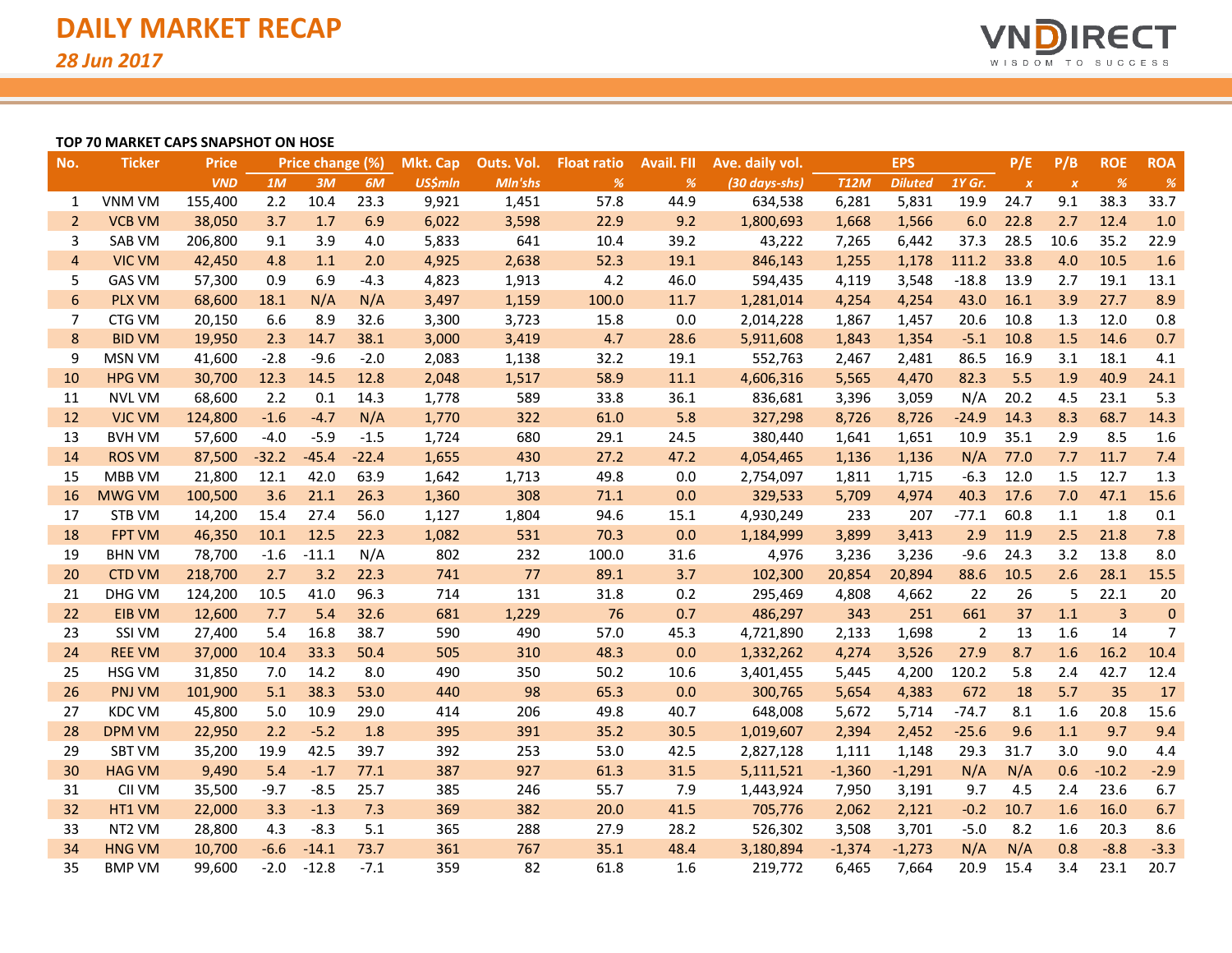

|     |               |              |         |                  |         |                 |            |                    |                   |                 |             |                |                |                  | (Continued)               |            |                  |
|-----|---------------|--------------|---------|------------------|---------|-----------------|------------|--------------------|-------------------|-----------------|-------------|----------------|----------------|------------------|---------------------------|------------|------------------|
| No. | <b>Ticker</b> | <b>Price</b> |         | Price change (%) |         | <b>Mkt. Cap</b> | Outs. Vol. | <b>Float ratio</b> | <b>Avail. FII</b> | Ave. daily vol. |             | <b>EPS</b>     |                | P/E              | P/B                       | <b>ROE</b> | <b>ROA</b>       |
|     |               | <b>VND</b>   | 1M      | 3M               | 6M      | <b>US\$mln</b>  | Mln'shs    | $\%$               | $\%$              | (30 days-shs)   | <b>T12M</b> | <b>Diluted</b> | 1Y Gr.         | $\boldsymbol{x}$ | $\boldsymbol{\mathsf{x}}$ | %          | %                |
| 36  | QCG VM        | 29,000       | 31.8    | 382.5            | 675.4   | 351             | 275        | 31.9               | 48.9              | 940,754         | 256         | 253            | 191.0          | 113.2            | 2.1                       | 1.0        | 0.5              |
| 37  | <b>KBC VM</b> | 16,800       | 3.7     | 9.1              | 22.6    | 347             | 470        | 72.6               | 14.5              | 3,181,444       | 1,361       | 1,186          | $-11.6$        | 12.3             | 1.0                       | 7.5        | 3.9              |
| 38  | <b>GMD VM</b> | 43,600       | 1.8     | 24.9             | 65.5    | 344             | 179        | 95.6               | 0.0               | 1,375,370       | 2,196       | 2,009          | $-4.2$         | 19.8             | 1.5                       | 7.3        | 4.1              |
| 39  | DCM VM        | 13,650       | 5.0     | 28.8             | 31.9    | 318             | 529        | 24.3               | 48.1              | 3,766,868       | 1,387       | 1,011          | N/A            | 9.8              | 1.2                       | 11.8       | 5.9              |
| 40  | <b>BHS VM</b> | 23,900       | 11.4    | 91.2             | 123.4   | 313             | 298        | 77.1               | 41.9              | 3,781,842       | 1,312       | 1,546          | 30.6           | 18.2             | 1.8                       | 11.6       | 5.4              |
| 41  | <b>TCH VM</b> | 19,050       | $-11.0$ | 5.0              | 17.6    | 304             | 363        | 52.5               | 48.9              | 2,129,378       | 1,379       | 1,379          | N/A            | 13.8             | 1.6                       | 16.6       | 15.1             |
| 42  | <b>KDH VM</b> | 28,000       | 3.1     | 8.3              | 40.0    | 288             | 234        | 49.1               | 2.6               | 162,487         | 1,658       | 1,587          | 55.3           | 16.9             | 1.8                       | 11.3       | 4.9              |
| 43  | PPC VM        | 20,500       | 3.5     | 21.3             | 20.6    | 287             | 318        | 15.0               | 32.8              | 183,464         | 2,665       | 1,724          | $-2.2$         | 7.7              | 1.2                       | 15.3       | 8.5              |
| 44  | <b>HBC VM</b> | 64,800       | 4.2     | 13.7             | 118.5   | 272             | 95         | 71.9               | 25.0              | 1,553,199       | 7,190       | 5,346          | 539.6          | 9.0              | 3.8                       | 41.0       | 6.1              |
| 45  | PDR VM        | 27,500       | 12.2    | 100.3            | 134.5   | 269             | 222        | 38.3               | 48.1              | 662,181         | 1,121       | 1,033          | 28.1           | 24.5             | 2.5                       | 10.5       | 3.0              |
| 46  | <b>HCM VM</b> | 44,300       | 0.7     | 37.2             | 62.6    | 253             | 130        | 39.5               | 48.5              | 992,864         | 2,624       | 2,395          | 49.9           | 16.9             | 2.3                       | 13.8       | 9.8              |
| 47  | <b>VCF VM</b> | 205,000      | 14.5    | 28.1             | 20.6    | 240             | 27         | 30.7               | 19.3              | 215             | 12,978      | 14,450         | 30.0           | 15.8             | 2.5                       | 19.4       | 13.4             |
| 48  | <b>VHC VM</b> | 58,700       | 3.9     | 8.1              | 0.0     | 238             | 92         | 25.5               | 61.3              | 64,783          | 6,096       | 5,922          | 80.9           | 9.6              | 2.2                       | 24.1       | 11.6             |
| 49  | <b>PVD VM</b> | 14,050       | $-14.1$ | $-30.8$          | $-30.1$ | 237             | 383        | 48.1               | 26.9              | 2,221,984       | $-356$      | 224            | $-94.1$        | N/A              | 0.4                       | $-1.0$     | $-0.5$           |
| 50  | <b>TLG VM</b> | 139,000      | 33.9    | 35.7             | 39.1    | 234             | 38         | 25.6               | 21.0              | 780             | 5,658       | 5,514          | 24.9           | 24.6             | 5.5                       | 23.8       | 18.8             |
| 51  | <b>TRA VM</b> | 124,500      | 18.5    | 33.4             | 29.9    | 227             | 41         | 58.1               | 1.4               | 16,362          | 4,867       | 5,081          | 29.0           | 26               | 5.6                       | 23         | 16               |
| 52  | <b>DXG VM</b> | 17,000       | $-13.5$ | 0.8              | 60.8    | 214             | 286        | 76.6               | 21.5              | 4,554,780       | 2,602.7     | 2,555          | 29.6           | 6.5              | 1.4                       | 26.5       | 13.4             |
| 53  | FLC VM        | 7,300        | $-1.1$  | $-13.0$          | 38.8    | 205             | 638        | 86.2               | 38.5              | 10,734,770      | 1,818       | 1,795          | $-8.0$         | 4.0              | 0.6                       | 14.0       | 7.4              |
| 54  | <b>PGD VM</b> | 51,500       | 6.0     | 31.7             | 29.9    | 204             | 90         | 49.5               | 45.7              | 63,167          | 1,769       | 2,313          | $-37.5$        | 29               | 3.3                       | 12         | $\boldsymbol{6}$ |
| 55  | <b>BIC VM</b> | 39,300       | 0.0     | $1.0$            | $-1.8$  | 203             | 117        | 99.7               | 1.4               | 10,405          | 1,129       | 1,083          | $-27.2$        | 35               | 2.3                       | 6          | 3                |
| 56  | <b>DMC VM</b> | 130,000      | 12.1    | 36.1             | 94.9    | 199             | 35         | 46.3               | 37.6              | 27,546          | 5,224       | 4,856          | 44.3           | 24.9             | 4.8                       | 20.6       | 17.4             |
| 57  | <b>GTN VM</b> | 17,550       | 3.2     | 9.0              | 2.0     | 193             | 250        | 18.2               | 50.4              | 1,309,662       | 142         | 104            | $-86.3$        | 123.9            | 1.6                       | 0.9        | 0.6              |
| 58  | <b>NLG VM</b> | 27,650       | 10.2    | 15.6             | 36.0    | 190             | 156        | 60.0               | 6.6               | 713,147         | 2,139       | 1,954          | 70.0           | 13               | 1.7                       | 14         | 6                |
| 59  | <b>LGC VM</b> | 22,400       | $-1.3$  | $-4.7$           | $-7.8$  | 190             | 193        | N/A                | 4.0               | 2,200           | 1,608       | 1,698          | $-49.5$        | 14               | 1.8                       | 13         | 4                |
| 60  | <b>PVT VM</b> | 14,900       | 8.8     | 19.2             | 26.3    | 184             | 281        | 48.9               | 21.4              | 806,458         | 1,438       | 1,321          | 12.9           | 10               | 1.2                       | 11         | $\overline{4}$   |
| 61  | PAN VM        | 40,300       | $-1.7$  | $-6.5$           | $-6.3$  | 181             | 102        | 59.8               | 54.2              | 4,080           | 1,763.2     | 2,489          | $-2$           | 22.9             | 1.8                       | 11.4       | 6.9              |
| 62  | <b>DRC VM</b> | 31,600       | 3.1     | $-1.3$           | 3.1     | 165             | 119        | 39.4               | 18.8              | 653,401         | 3,177.6     | 3,327          | $-8.2$         | 9.9              | 2.3                       | 22.1       | 12.7             |
| 63  | <b>ITA VM</b> | 3,940        | 11.9    | $-6.2$           | 0.0     | 163             | 938        | 69.3               | 37.7              | 3,191,630       | 49          | 43             | $-74.1$        | 80.5             | 0.4                       | 0.4        | 0.3              |
| 64  | <b>VSH VM</b> | 17,200       | 1.2     | 8.5              | 9.9     | 156             | 206        | 69.3               | 33.7              | 64,386          | 1,549       | 1,219          | $\overline{2}$ | 11.1             | 1.2                       | 11.0       | 5.6              |
| 65  | PC1 VM        | 36,000       | 11.4    | 17.3             | 27.0    | 155             | 98         | 67.0               | 15.0              | 176,225         | 3,486       | 3,486          | $-50.6$        | 10.3             | 1.8                       | 18.7       | 7.8              |
| 66  | <b>DIG VM</b> | 14,600       | 25.3    | 65.0             | 89.6    | 153             | 238        | 87.1               | 22.1              | 1,555,107       | 141         | 228            | 459.2          | 103.6            | 1.3                       | 2.2        | 1.1              |
| 67  | CHP VM        | 27,200       | 22.5    | 20.1             | 32.7    | 151             | 126        | 20.0               | 45.6              | 96,470          | 2,983       | 1,950          | $-21.5$        | 9.1              | 2.1                       | 15.6       | 8.1              |
| 68  | <b>CAV VM</b> | 58,000       | 8.2     | $-8.2$           | 3.6     | 147             | 58         | 51.4               | 45.7              | 70,851          | 5,943       | 4,380          | 43.2           | 9.8              | 2.4                       | 25.2       | 11.6             |
| 69  | <b>NKG VM</b> | 32,950       | 3.9     | 35.0             | 40.8    | 144             | 99         | 26.4               | 18.5              | 538,672         | 7,479       | 6,850          | 286.2          | 4.4              | 1.9                       | 49.5       | 10.3             |
| 70  | <b>ASM VM</b> | 14,000       | $-1.4$  | $-9.7$           | $-4.8$  | 135             | 220        | 59.3               | 46.1              | 1,619,923       | 741         | 787            | 27.8           | 18.9             | 1.2                       | 6.9        | 3.9              |

*Source: Bloomberg*